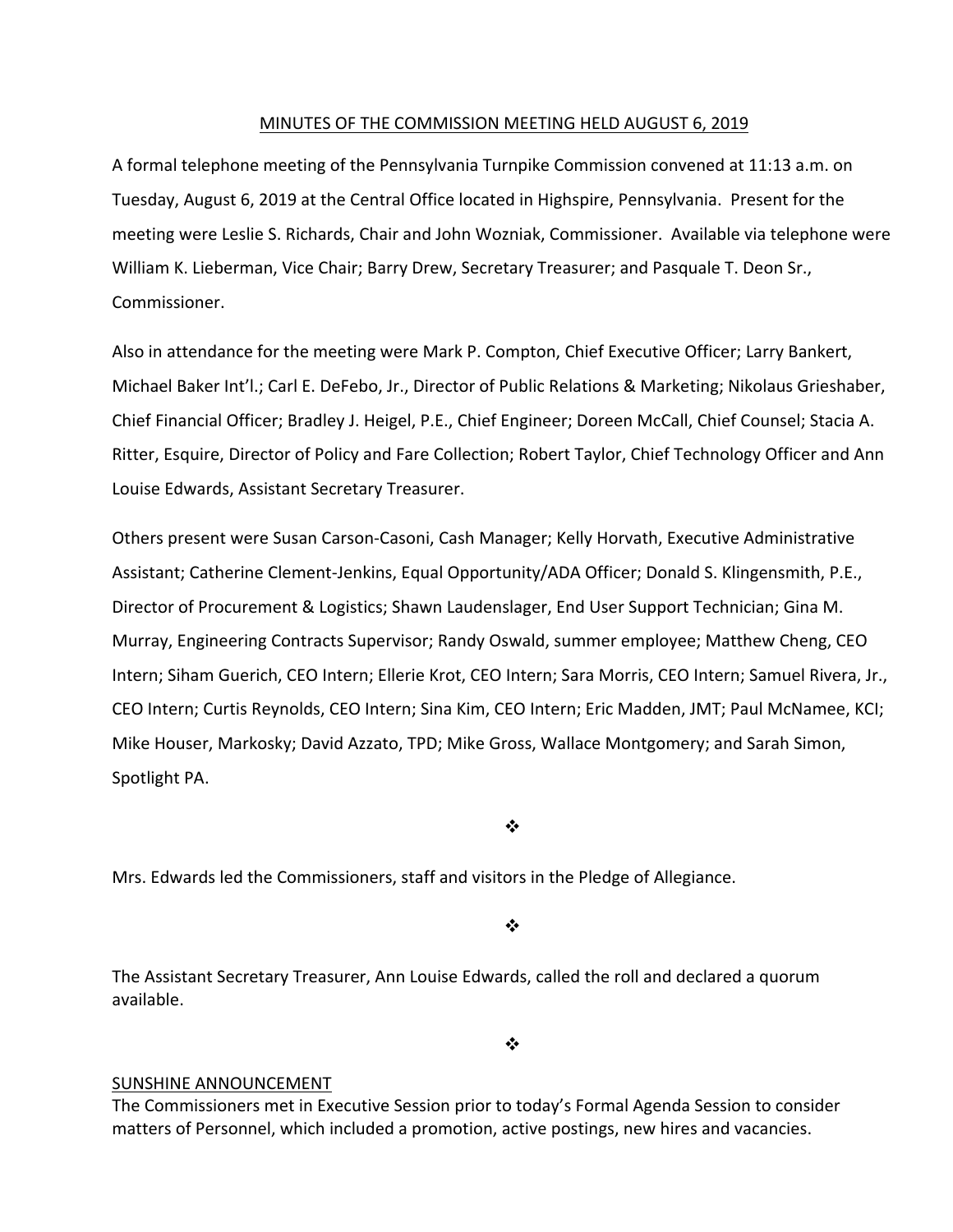# MINUTES OF THE MEETING‐AUGUST 6, 2019 **2** | Page

The Commissioners also discussed Docket #2008‐CV‐19541‐CV engaged in non‐deliberative, informational discussions regarding various actions and matters, which have been approved at previous public meetings.

# PUBLIC COMMENT

Mrs. Edwards: The public is welcome to address the Commission regarding items listed on the Agenda or other items not listed on the Agenda that are within the Commission's authority or control. In order to conduct an orderly and effective meeting, all persons wishing to address the Commission should have signed in a requested time to speak. If you have not done so, you are invited to do so at this time.

❖

There were no requests to address the Commission.

MINUTES OF THE MEETING

Motion‐That the Minutes of the meeting held July 16, 2019 be approved and filed as submitted‐was made by Commissioner Wozniak, seconded by Commissioner Deon, and passed unanimously.

#### COMMUNICATIONS

Motion‐That the Commission approves the memo received from the Chief Counsel‐was made by Commissioner Wozniak, seconded by Commissioner Deon, and passed unanimously.

#### PERSONNEL

Motion‐That the Commission approves the Personnel as submitted‐was made by Commissioner Wozniak, seconded by Commissioner Deon, and passed unanimously.

UNFINISHED BUSINESS

No Unfinished Business to consider.

 $\frac{1}{2}$ 

#### NEW BUSINESS

#### PROFESSIONAL ADVISORY SERVICES POOL

Motion‐That the Commission approves amending the Professional Advisory Services pool of qualified firms to provide performance audits, forensic audits, best practices, compliance assessments and specialized security and investigative services, to include Paladin Group, LLC ‐was made by Commissioner Wozniak, seconded by Commissioner Deon, and approved unanimously.

 $\bullet^{\bullet}_{\bullet} \bullet$ 

 $\frac{1}{2}$ 

❖

 $\frac{1}{2}$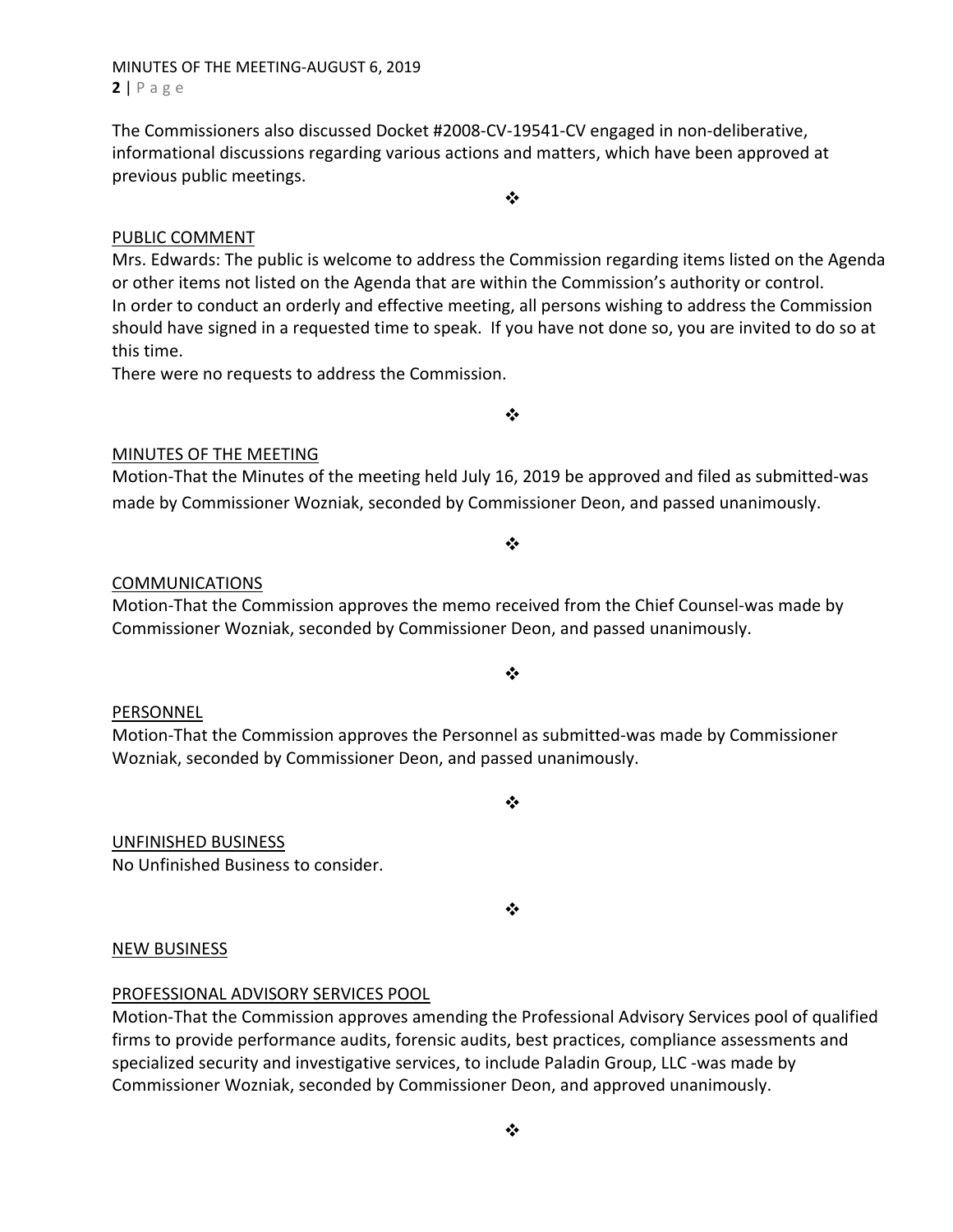## MINUTES OF THE MEETING‐AUGUST 6, 2019 **3** | Page

## **AGREEMENTS**

Motion‐That the Commission approves the negotiation and execution of Agreement and Amendment for the items listed in memos "a" and "b":

- a. Amendment to our agreement with ComPsych Corporation for the Turnpike Employee Assistance Program; exercising the option to renew the agreement for an additional year (January 1, 2020 – December 31, 2020); at an estimated cost of \$40,000.00;
- b. Reimbursement Agreement with Norfolk Southern Railroad to reimburse the railroad the cost for the engineering work necessary for construction of the Lafayette Street Interchange at MP 331.60; at an estimated cost of \$26,168.75.

‐was made by Commissioner Wozniak, seconded by Commissioner Deon, and passed unanimously.

## $\cdot$

# RIGHT‐OF‐WAY REQUEST

Motion-That the Commission approves the Right-of-Way Requests for the items listed in memos "a" through "l":

- a. Settlement of Right-of-Way #14S249 (Lebanon Village Condominium; Mary Jane Senn), a total parcel necessary for construction of the Mon/Fayette Expressway by authorizing payment of \$7,600.00 representing the balance of settlement funds to Babst, Calland, Clements & Zomir, PC, escrow agent; authorize the appropriate Commission officials to execute the Settlement Agreement and General Release as reviewed and approved by the Legal Department; and payment of the settlement fund to the property owner is contingent upon the execution and delivery of the Settlement Agreement and General Release;
- b. Right‐of‐Way #6007‐B (prior owner‐Estate of Hugh M. McNeill), a total take parcel necessary for the total reconstruction project from MP 298.00 to MP 302.00; authorize the execution of a Deed of Easement, as drafted by the Legal Department, granting access over and across the former McNeill property, to properties now or formerly of Merle W. Stoltzfus and David J. Stoltzfus; Robert N. & Sara R. Baskin; and Bainbridge 4500 Parterns, L.P.; and authorize the Chief Counsel, or counsel's designee, to execute the Deed of Easement on the Commission's behalf;
- c. Acquisition of Right‐of‐Way #7209‐RA (Thomas Breeswine), a partial take parcel necessary for the total reconstruction project from MP A38.00 to MP A44.00 by authorizing payment of \$18,303.66 representing fair market value and pro-rated taxes to Thomas Breeswine; authorize the appropriate Commission officials to execute the Agreement of Sale and other documents that may be required for closing; authorize the payment of additional statutory damages as calculated by the Right‐of‐Way Administrator and approved by the Chief Counsel; and payment of fair market value is contingent upon the delivery of a deed as prepared by the Legal Department;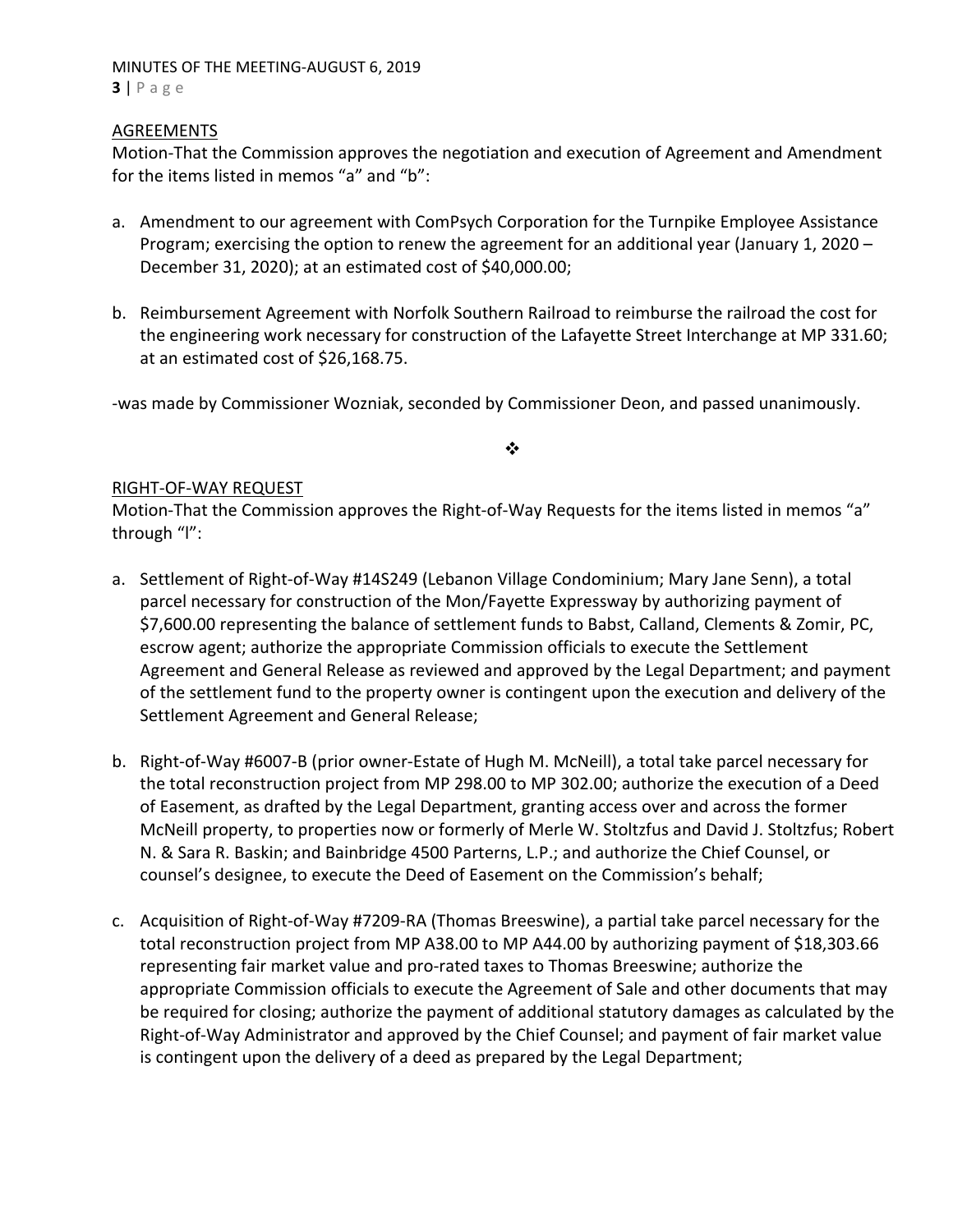# MINUTES OF THE MEETING‐AUGUST 6, 2019

**4** | Page

- d. Acquisition of Right‐of‐Way #15168‐A (Rachel Danielle Christner), a partial take parcel necessary for the stormwater management basin and dam remediation project at MP G2.30 NB by authorizing payment of \$2,018.60 representing fair market value and pro‐rated taxes to Rachel Danielle Christner; authorize the appropriate Commission officials to execute the Agreement of Sale and other documents that may be required for closing, and to authorize the payment of additional statutory damages as calculated by the Right‐of‐Way Administrator and approved by the Chief Counsel. Payment of damages to the property owner is contingent upon the property owner's delivery of a deed prepared by the Legal Department;
- e. Acquisition of Right‐of‐Way #6020‐A (James C. Wertz), a total take parcel necessary for the total reconstruction project from MP 308.00 to MP 312.00 by authorizing payment of \$428,316.53 representing fair market value, pro-rated taxes and recording fees to Diversified Settlement Services, Inc., escrow agent; authorize the appropriate Commission officials to execute the Agreement of Sale and other documents that may be required for closing; authorize the payment of additional statutory damages as calculated by the Right‐of‐Way Administrator and approved by the Chief Counsel; and payment of fair market value to the property owner is contingent upon the delivery of a deed as prepared by the Legal Department;
- f. Acquisition of Right‐of‐Way #6009‐RA (Mary K. Burnett), a partial take parcel necessary for the total reconstruction project from MP 302.00 to MP 308.00 by authorizing payment of \$9,112.50 representing fair market value and por‐rated taxes to Mary K. Burnett; authorize the appropriate Commission officials to execute the Agreement of Sale and other documents that may be required for closing; authorize the payment of additional statutory damages as calculated by the Right‐of‐ Way Administrator and approved by the Chief Counsel; and payment of fair market value to the property owner is contingent upon the delivery of a deed as prepared by the Legal Department;
- g. Acquisition of Right‐of‐Way #14S385 (Denise I. Massung), a total take parcel necessary for construction of the Mon/Fayette Expressway, Rt. 51 to I‐376, by authorizing payment of \$162,623.33 representing fair market value, pro‐rated taxes, recording fees, housing supplement and closing costs to Closure Settlement LLC, escrow agent; authorize the appropriate Commission officials to execute the Agreement of Sale and other documents that may be required for closing; authorize the payment of additional statutory damages as calculated by the Right‐of‐Way Administrator and approved by the Chief Counsel; and payment of fair market value to the property owner is contingent upon the property owner's delivery of a deed as prepared by the Legal Department;
- h. Acquisition of Right‐of‐Way #14S209‐A (Mark E. Mauro, Kathleen Sparaga, Sheila Hoglund), a total take parcel necessary for construction of the Mon/Fayette Expressway, Rt. 51 to I‐376, by authorizing payment of \$167,893.32 representing fair market value, pro‐rated taxes and recording fees to ARROW Land Solutions, LLC, escrow agent; authorize the appropriate Commission officials to execute the Agreement of Sale and other documents that may be required for closing; authorize the payment of additional statutory damages as calculated by the Right‐of‐Way Administrator and approved by the Chief Counsel; and payment of fair market value to the property owners is contingent upon their delivery of a deed as prepared by the Legal Department;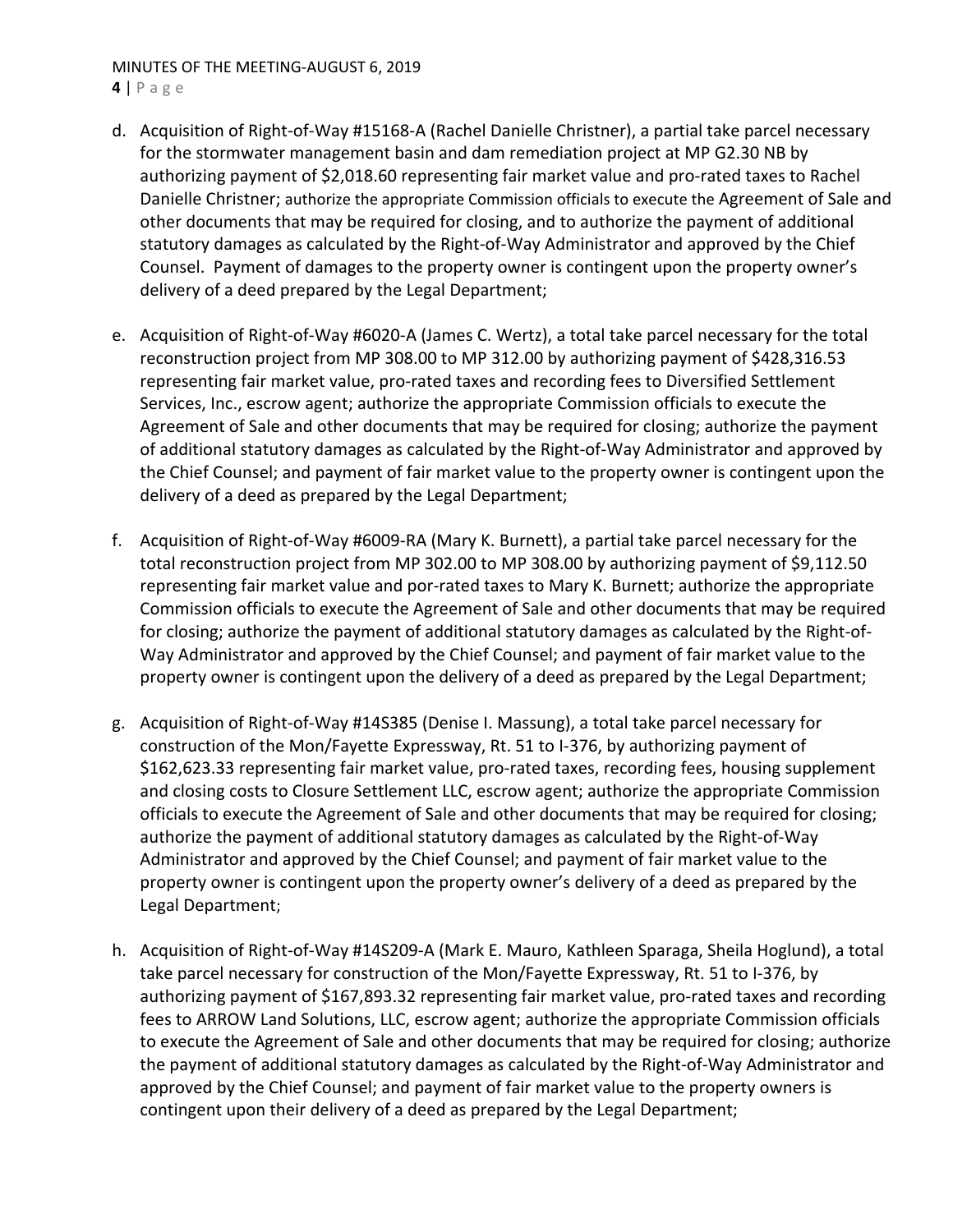# MINUTES OF THE MEETING‐AUGUST 6, 2019

**5** | Page

- i. Acquisition of Right-of-Way #14S209 (Mark E. Mauro, Kathleen Sparaga, Sheila Hoglund), a total take parcel necessary for construction of the Mon/Fayette Expressway, Rt. 51 to I‐376, by authorizing payment of \$93,203.80 representing fair market value, pro-rated taxes and recording fees to ARROW Land Solutions, LLC, escrow agent; authorize the appropriate Commission officials to execute the Agreement of Sale and other documents that may be required for closing; authorize the payment of additional statutory damages as calculated by the Right‐of‐Way Administrator and approved by the Chief Counsel; and payment of fair market value to the property owners is contingent upon their delivery of a deed as prepared by the Legal Department;
- j. Acquisition of Right‐of‐Way #14150 (Cuddy Partners. L.P.), a partial take parcel required for the Southern Beltway, U.S. 22 to I‐79 Project was approved by the Commission on August 23, 2016 (Item F‐3aa); after a number of Court Ordered Settlement Conferences, counsel has recommended a full and final settlement of all claims for a total of \$600,000.00; the Legal Department and Engineering Department have reviewed the file and considering all facts related to the case believe the proposed settlement is in the Commission's best interest; the Legal Department recommends that the Commission approve the proposed settlement by authorizing the issuance of a check in the amount of \$430,000.00 payable to Goldberg, Kamin & Garvin, PC, as Escrow Agent, representing the payment of additional settlement funds; to authorize the Chief Counsel, or Counsel's designee, to execute the required Right‐of‐Way Easement as drafted and approved by the Legal Department; upon the payment of settlement funds to the Condemnee, the docket shall be marked settled and discontinued with prejudice;
- k. Acquisition of Right-of-Way #14S321 (Eric G. Mancz), a total take parcel necessary for construction of the Mon/Fayette Expressway, Rt. 51 to I‐376, by authorizing payment of \$83,939.03 representing fair market value, pro-rated taxes and recording fees to ARROW Land Solutions, LLC, escrow agent; and \$33,552.00 to Eric G. Mancz for replacement housing supplement and closing costs; authorize the appropriate Commission officials to execute the Agreement of Sale and other documents that may be required for closing; authorize the payment of additional statutory damages as calculated by the Right‐of‐Way Administrator and approved by the Chief Counsel; and payment of fair market value to the property owners is contingent upon their delivery of a deed as prepared by the Legal Department;
- l. Right-of-Way #14092-B (James D. Sloan), a total take parcel necessary for the total reconstruction project from MP 53 to MP 57; by authorizing payment of \$159,154.03 representing fair market value, pro‐rated taxes and recording fees to Tri‐State Paralegal Services, LLC as escrow agent; authorize the appropriate Commission officials to execute the Agreement of Sale and other documents that may be required for closing; authorize the payment of additional statutory damages as calculated by the Right‐of‐Way Administrator and approved by the Chief Counsel; and payment of fair market value to the property owners is contingent upon their delivery of a deed as prepared by the Legal Department.

‐was made by Commissioner Wozniak, seconded by Commissioner Deon, and passed unanimously.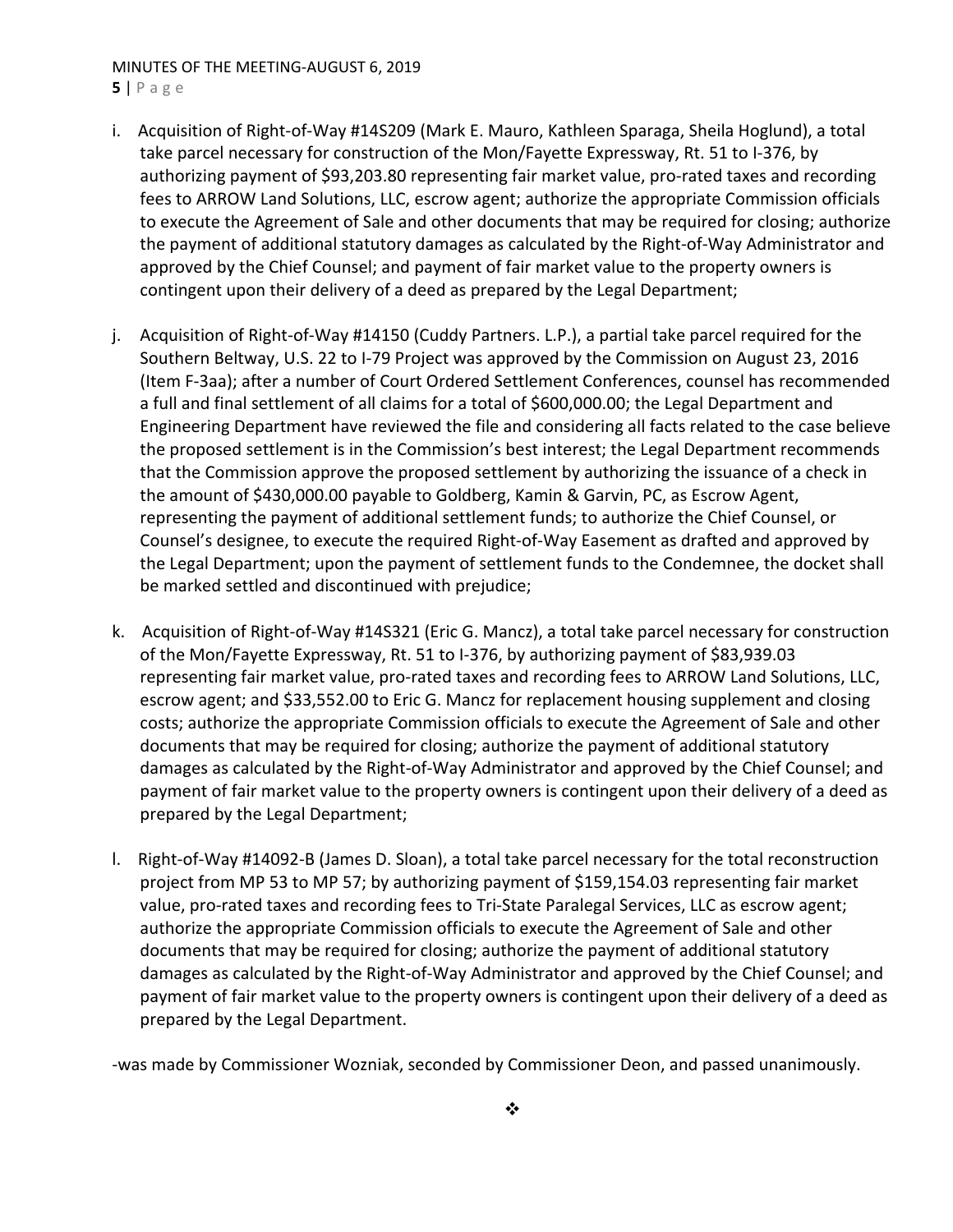## MINUTES OF THE MEETING‐AUGUST 6, 2019 **6** | Page

# ADVERTISING

Motion-That the Commission approves advertising for the items listed in memos "a" through "e":

- a. Two (2) open-end contracts for Intelligent Transportation Systems (ITS) and Traffic Operations services systemwide;
- b. Open-end contract for material inspection and testing services from MP 0.00 to MP 200.00, I-376, Turnpike 576, Turnpike 66 and Turnpike 43;
- c. Open‐end traffic and revenue services systemwide;
- d. Two (2) engineering or construction management firms to perform open‐end construction inspection services between MP 0.00 and MP 247.00, I‐376, Turnpike 576, Turnpike 66 and Turnpike 43;
- e. Two (2) engineering or construction management firms to perform open‐end construction management and construction inspection services between MP 0.00 and MP 247.00, I‐376, Turnpike 576, Turnpike 66 and Turnpike 43.

‐was made by Commissioner Wozniak, seconded by Commissioner Deon, and passed unanimously.

#### ❖

# PURCHASE ORDERS

Motion‐That the Commission approves the Award of Bids, Change Order and Issue Purchase Orders for the items listed in memos "a, c‐f":

- a. Promotional items, to the lowest responsive and responsible bidder, Levin Promotional Products; at a total award of \$301,000.00;
- c. Motor oil grease and lubrication, exercising the option to renew the agreements for an additional year (September 1, 2019 – August 31, 2020); and approve staff movement of funds between contracts as needed during the life of the contract:

| PPC Lubricants, Inc.             | \$120,000.00 |
|----------------------------------|--------------|
| <b>Triple Cities Acquisition</b> | 15,000.00    |
| d/b/a Cooks Bros. Truck Parts    |              |
| <b>TOTAL APPROVAL:</b>           | \$135,000.00 |

- d. Installation of durable pavement markings between MP 0.00 and MP 245.75, I‐376, Turnpike 66, Turnpike 43 and Turnpike 576, to the lowest responsive and responsible bidder, Parking Lot Painting Co., LLC; at a total award of \$7,500,000.00;
- e. Change Order for catch basin cleaner and sweeper rentals (April 2019‐March 2020), for an additional \$63,478.00 to cover rental extensions due to weather and repairs;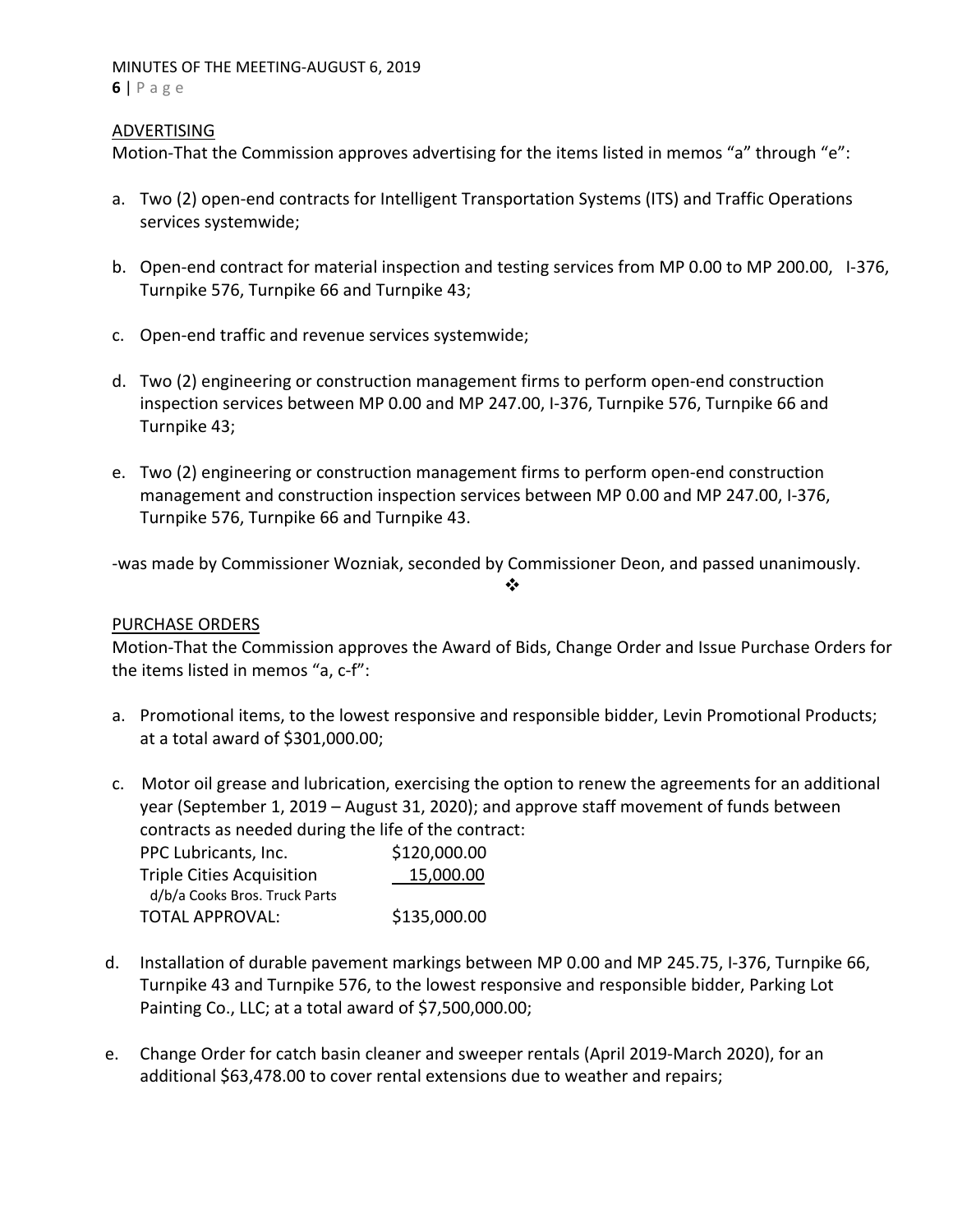# MINUTES OF THE MEETING‐AUGUST 6, 2019

**7** | Page

f. CheckPoint Security Gateway Solutions (August 2019 – September 2020), utilizing the Commonwealth's contract with CDW Government LLC/CDW LLC; at a total award of \$107,797.22.

‐was made by Commissioner Wozniak, seconded by Commissioner Deon, and passed unanimously.

Motion‐That the Commission approves the Award of Bids and Issue Purchase Orders for the items listed in memo "b":

b. Stone, slag and gravel aggregates, to the lowest responsive and responsible bidders; and approve staff movement of funds between contracts as needed during the life of the contract:

| Hanson Aggregates MBC, Inc.  | \$<br>54,500.00 | HOME, GIBS, SEAR, GREE, HARC, DNGL, JEFF                                                    |
|------------------------------|-----------------|---------------------------------------------------------------------------------------------|
| Lindy Paving                 | 20,500.00       | HOME, GIBS                                                                                  |
| New Enterprise Stone & Lime  | 58,000.00       | GREE, HARC, DNGL, SMST, KEGG, EVRT, BRNT, NEWV,<br>MTGT, BOWM, DVLT, QTWN, SLAT, POCN, WYOM |
| Allegheny Mineral Corp.      | 12,000.00       | <b>GIBS</b>                                                                                 |
| Pennsy Supply, Inc.          | 13,000.00       | NEWV, NCMB, MTGT                                                                            |
| Hempt Bros., Inc.            | 2,000.00        | <b>NCMB</b>                                                                                 |
| Silver Hill Quarry           | 5,000.00        | <b>BOWM</b>                                                                                 |
| Glasgow, Inc.                | 1,500.00        | DVLT, PLYM                                                                                  |
| Douglassville Quarry         | 4,500.00        | DVLT, PLYM                                                                                  |
| <b>Birdsboro Quarry</b>      | 500.00          | <b>PLYM</b>                                                                                 |
| <b>Highway Materials</b>     | 500.00          | <b>PLYM</b>                                                                                 |
| <b>Plumstead Materials</b>   | 2,000.00        | <b>TREV</b>                                                                                 |
| <b>Martin Stone Quarries</b> | 1,500.00        | <b>QTWN</b>                                                                                 |
| <b>Naceville Materials</b>   | 500.00          | <b>QTWN</b>                                                                                 |
| Locust Ridge Quarry          | 2,000.00        | <b>POCN</b>                                                                                 |
| <b>TOTAL AWARD</b>           | \$178,000.00    |                                                                                             |
| Contingency                  | 22,000.00       |                                                                                             |
| TOTAL APPROVAL:              | \$200,000.00    |                                                                                             |
|                              |                 |                                                                                             |

‐was made by Commissioner Wozniak, seconded by Commissioner Deon; Commissioner Lieberman abstained.

VICE CHAIR LIEBERMAN: I abstain on the basis that a vendor listed in this item (Lindy Paving) is a client of my firm.

The motion passed.

 $\frac{1}{2}$ 

# AWARD OF CONTRACTS

Motion‐That the Commission approves the Award of Contracts for the items listed in memos "a" and  $"b"$ :

a. Contract #EN‐00237‐03‐03 for sinkhole repairs between MP 312.03 and MP 356.42, MP H40.83 and MP H42.54, and MP A20.00 and MP A70.07, to the lowest responsive and responsible bidder, Bi State Construction Co., Inc.; at a not-to-exceed amount of \$2,000,000.00;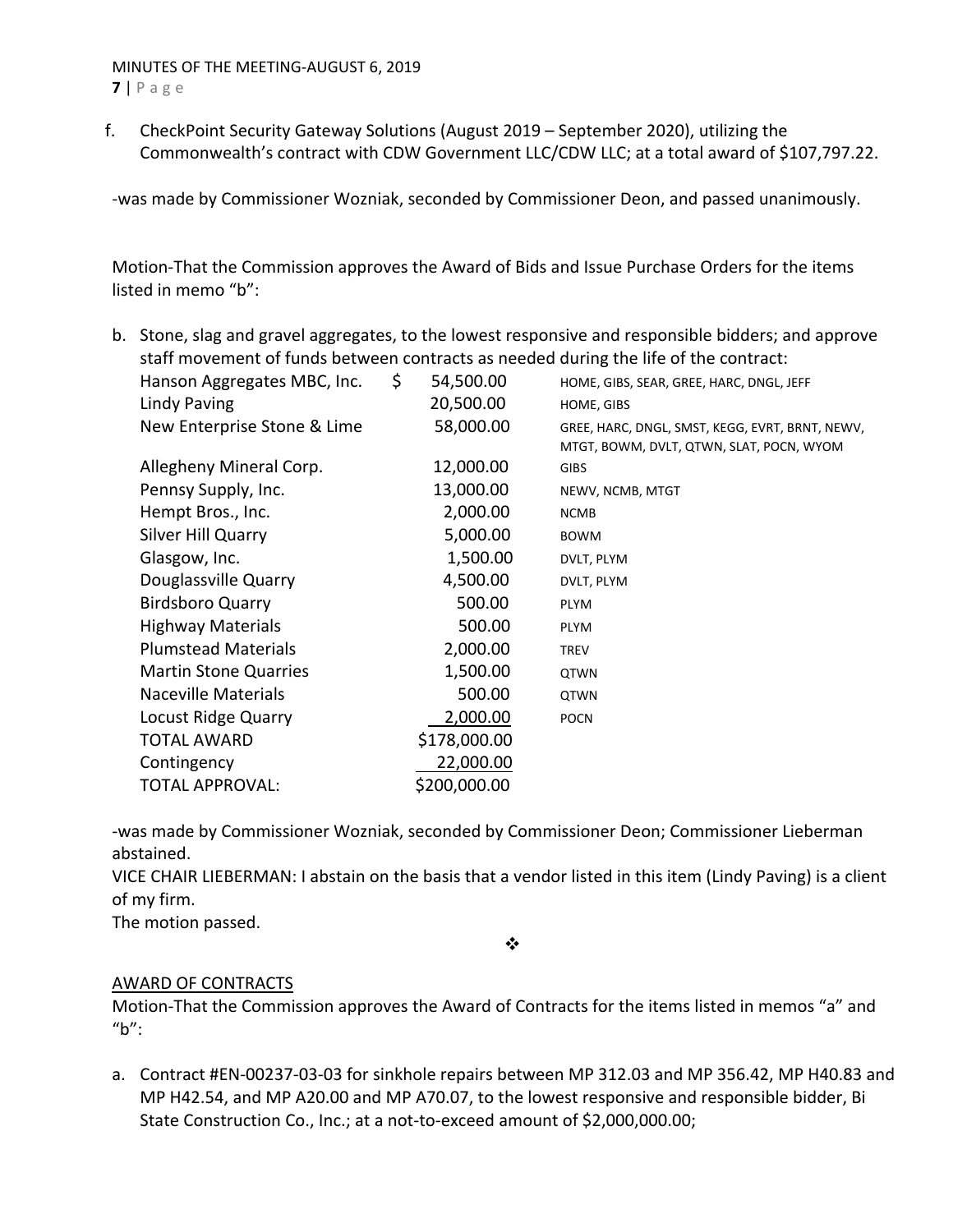MINUTES OF THE MEETING‐AUGUST 6, 2019 **8** | Page

b. Contract #EN‐00237‐03‐02 for sinkhole repairs between MP 199.26 and MP 312.03, to the lowest responsive and responsible bidder, New Enterprise Stone & Lime Co., Inc.; at a not‐to‐exceed amount of \$2,000,000.00.

‐was made by Commissioner Wozniak, seconded by Commissioner Deon, and passed unanimously.

❖

# CHANGE ORDERS/FINAL PAYMENTS

Motion‐That the Commission approves the Change Order, Final Change Order, and Final Payment for the items listed in memos "a" and "b":

- a. Change Order #1 for Contract #EN‐00189‐03‐03 for sinkhole repairs between MP 312.03 and MP 358.11, and between MP A20.00 and MP A70.07 with Bi State Construction Co., Inc., for an increase of \$1,000,000.00 for additional sinkholes recently identified and any additional repairs through the end of 2019; for a revised not‐to‐exceed amount of \$3,000,000.00;
- b. Final Change Order #1 for Contract #EN‐00184‐03‐05 for bridge repairs between MP 000.00 and MP 109.91, Toll I‐376, Turnpike 576, 43 and 66 with J.P.S. Construction Co., Inc., for a decrease of \$1,030,675.84 in the not-to-exceed amount to reflect the actual cost of completed work authorizations; and make a final payment in the amount of \$23,466.21.

‐was made by Commissioner Wozniak, seconded by Commissioner Deon, and passed unanimously.

# $\frac{1}{2}$

# SUPPLEMENT

Motion-That the Commission approves the negotiation and execution of Supplemental Agreement #2 with Johnson, Mirmiran & Thompson, Inc. for construction inspection services from MP A31.73 to MP A45.50, for an additional \$2,000,000.00 for continued and additional construction inspection services; for a revised not‐to‐exceed amount of \$12,000,000.00‐was made by Commissioner Wozniak, seconded by Commissioner Deon, and passed unanimously.

❖

# PSPC ITEMS

Motion‐That the Commission approves the award of services and authorize the negotiation and execution of an agreement with the selected firms for the items listed in memos "a" and "b":

- a. T00118, open-end construction management and inspection services for Facility projects:
	- KCI Technologies, Inc.-AWARDED
	- TRC Engineers, Inc.

‐was made by Commissioner Wozniak, seconded by Commissioner Deon, and passed unanimously.

- b. T00121, administrative services of Project Collaboration Systems and Tab Wizard:
	- Stantec Consulting Services, Inc.-AWARDED

‐was made by Commissioner Wozniak, seconded by Commissioner Deon, and passed unanimously.